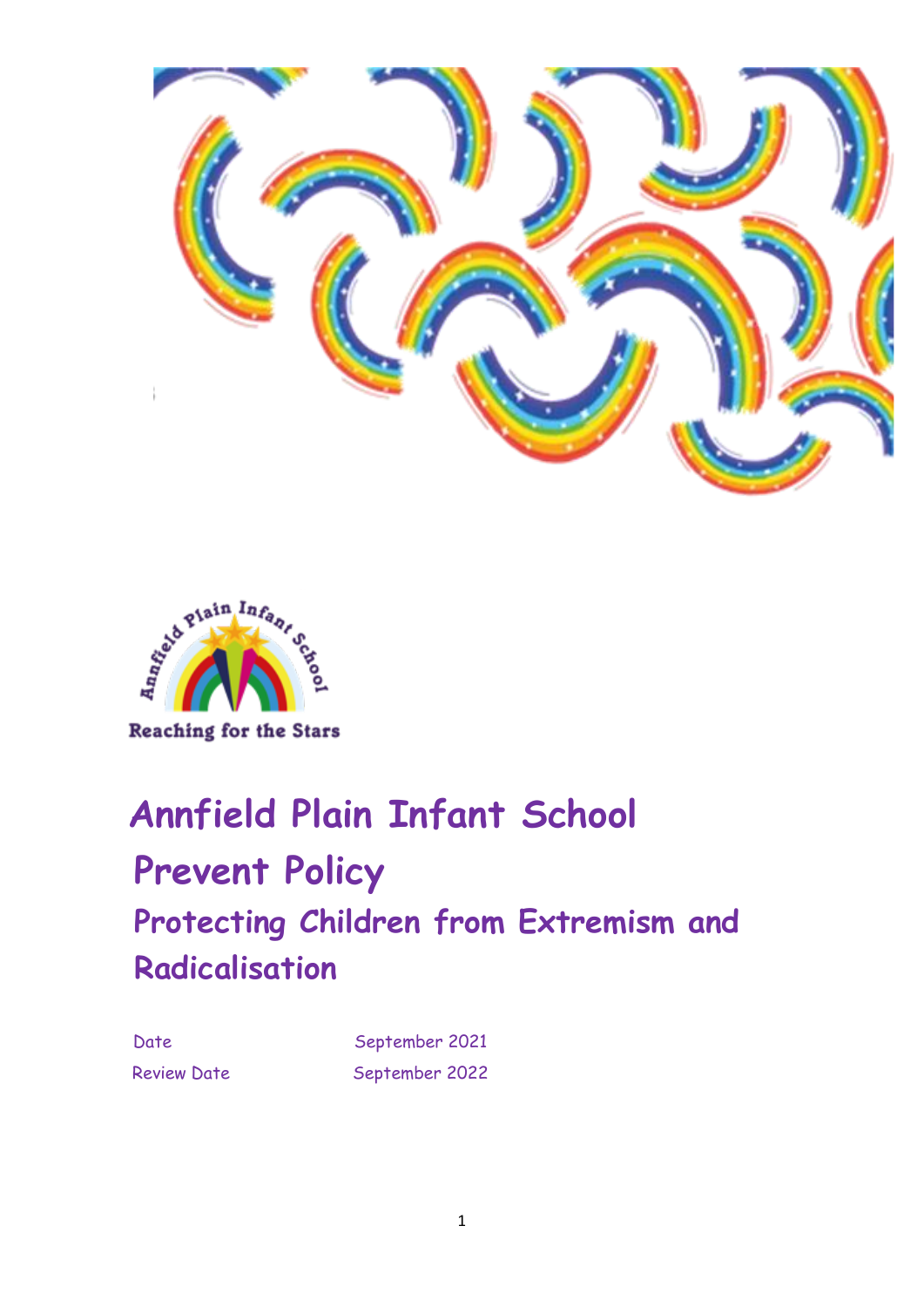Schools have a vital role to play in protecting children and young people from the risks of extremism and radicalization. This role is underpinned by the Counter Terrorism and Security Act (2015) to have due regard to the need to prevent people from being drawn into terrorism.

The Prevent Strategy, published by the Government in 2011 is part of an overall counter terrorism strategy CONTEST. The aim of the Prevent strategy is to reduce the threat to the UK from terrorism by stopping people becoming terrorists or supporting terrorism activity. This has raised a specific need to safeguard children, young people and families from violent extremism and terrorism. Nationally, there have been situations in which extremist groups have attempted to radicalise vulnerable children and young people to hold extreme views. Such views include justifying political, religious, sexist or racist violence, or to steer individuals into a rigid and narrow ideology that is either vocal or active opposition to fundamental British values including embracing diversity and mutual respect and tolerance of different faiths and beliefs.

Annfield Plain Infant School is fully committed to safeguarding and promoting the welfare of all children and young people who we work with. As a childcare provider, we recognise that safeguarding against radicalisation is no different from safeguarding against any other vulnerability.

All staff are expected to uphold and promote the fundamental principles of British values, including democracy, the rule of law, individual liberty and mutual respect, and tolerance of those with different faiths and beliefs.

Annfield Plain Infant School values freedom of speech and the expression of beliefs / ideology as fundamental rights underpinning our society's values. Children, young people and all childcare workers have the right to speak freely and voice their opinions however, freedom comes with responsibility and free speech that is designed to manipulate the vulnerable or that leads to violence and/or harm of others goes against the moral principles in which freedom of speech is valued. Free speech is not an unqualified privilege; it is subject to laws and policies governing equality, human rights, community safety and community cohesion.

The current threat from terrorism in the United Kingdom may include the exploitation of vulnerable people, to involve them in terrorism or in activity in support of terrorism. The normalisation of extreme views may also make children and young people vulnerable to future manipulation and exploitation. Annfield Plain Infant School is clear that this exploitation and radicalisation should be viewed as a safeguarding concern.

Annfield Plain Infant School seeks to protect children and young people against the messages of all violent extremism including, but not restricted to, those linked to Islamist ideology, Far Right, Neo Nazi or White Supremacist ideology, Irish Nationalist and Loyalist paramilitary groups or extremist Animal Rights movements.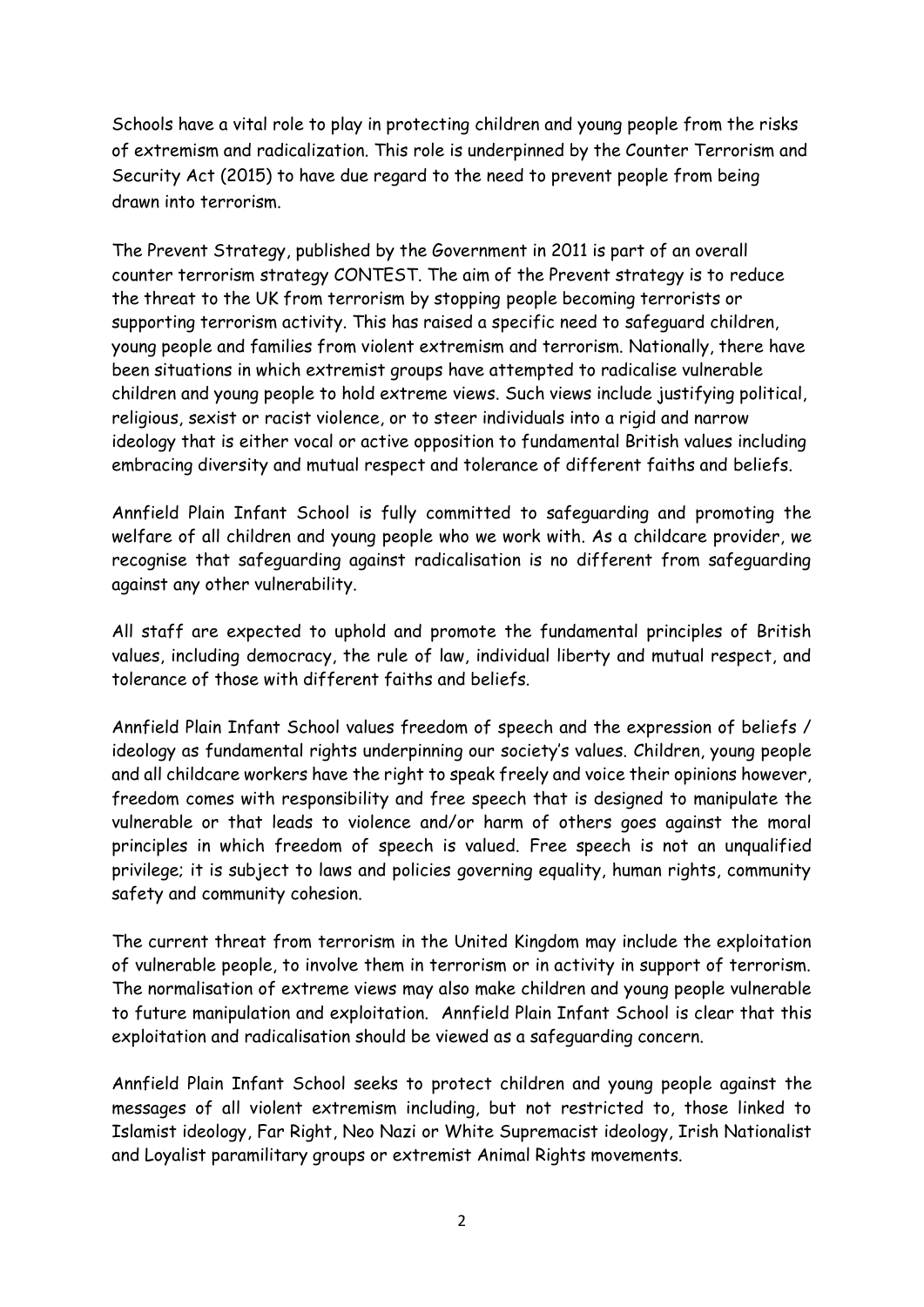## **Links to other policies**

Policy Statement links to the following policies:

- Anti-Bullying Policy
- Behaviour Policy
- Control of Visitors Policy
- Keeping Children Safe in School Policy
- Online Safety Policy

## **Aims and Principles**

To ensure all childcare staff are aware of the Prevent Strategy and are able to protect children and young people who are vulnerable or at risk of being radicalised by working alongside other professional bodies and agencies to ensure that individuals are safe from harm.

## **The principle objectives are that:**

- All staff working or volunteering within a childcare setting will:
	- ➢ Have an understanding of what radicalisation and extremism are and why we need to be vigilant in a childcare setting.
	- $\triangleright$  Know what the childcare provider policy is on safeguarding from radicalisation and extremism and will follow the policy when issues arise.
- All parents will know that the childcare provider has policies in place to keep children and young people safe from harm and that the childcare provider regularly reviews its systems to ensure they are appropriate and effective.

## **Definitions**

- **Radicalisation** refers to the process by which a person comes to support terrorism and extremism leading to terrorism (**Appendix 1**).
- **Extremism** is defined by Government in the prevent strategy as: Vocal or active opposition to fundamental British values, including democracy, the rule of law, individual liberty and mutual respect and tolerance of different faiths and beliefs. Also include in the definition of extremism calls for the death of members of our armed forces (**Appendix 1**).
- **British Values** refer to democracy, the rule of law, individual liberty, mutual respect and tolerance of those with different faiths and beliefs.
- **Terrorism** is defined by Government as *"The use of violence in order to accomplish political, religious or social objectives".* Terrorism is a criminal act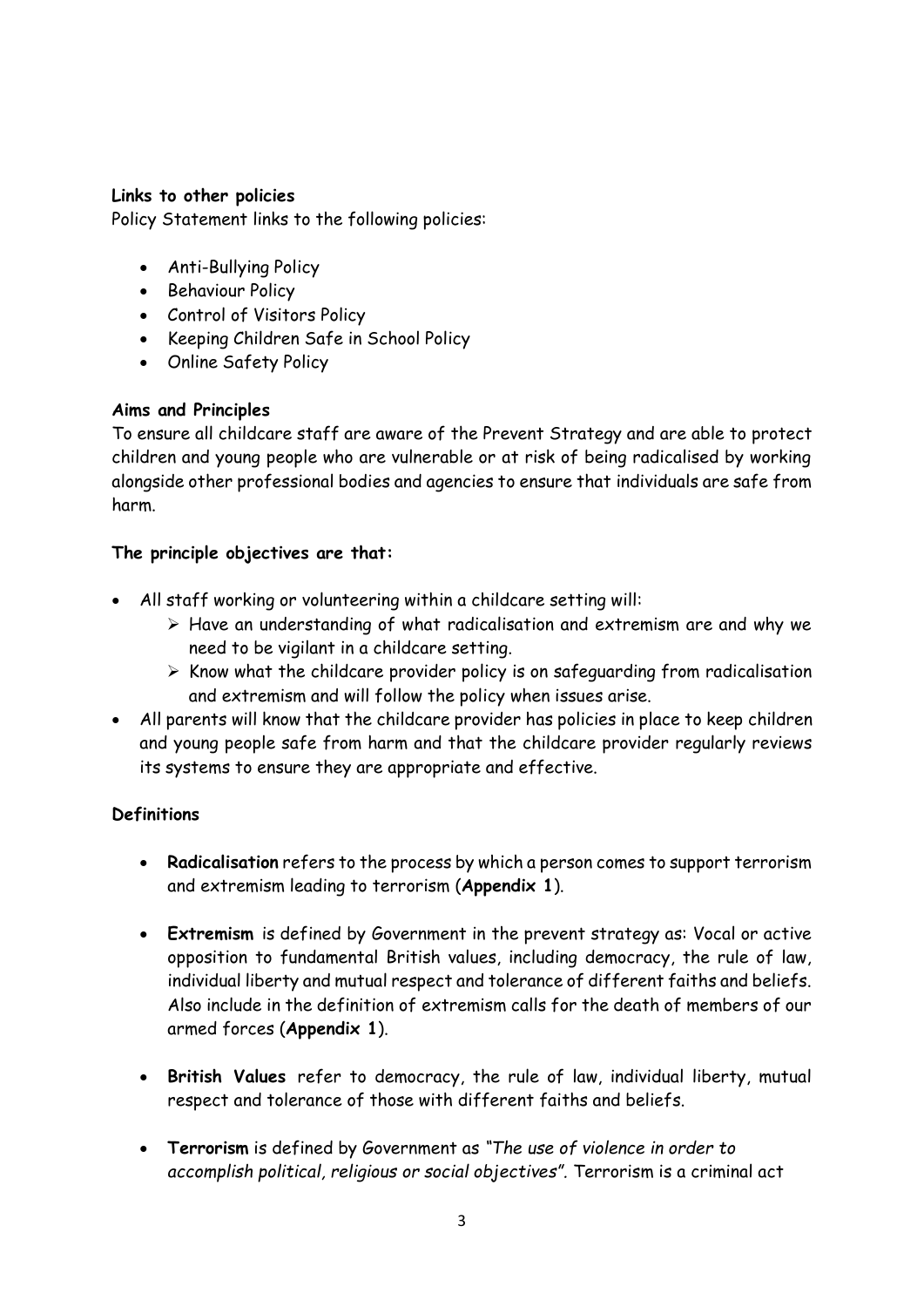that influences an audience beyond the immediate victim. Effectiveness is not the act itself but the impact on Government and the public.

#### **Procedures for referrals**

Keeping children and young people safe from these risks is a safeguarding matter and should be approached in the same way as safeguarding children from other risks.

Although serious incidents involving radicalisation have not occurred at Annfield Plain Infant School and although the risk is minimal in County Durham, it is important for us to be vigilant and remain informed about the issues which affect risks to the provision. All staff are reminded to dispel belief that instances of radicalisation 'could not happen here'. The school will also take into account how extremists are using COVID-19 to promote disinformation, misinformation, and conspiracy theories (**Appendix 2**).

When any member of staff has concerns that a child or young person may be at risk of radicalisation or involvement in terrorism, they should speak with the schools Single Point of Contact (SPOC) for safeguarding pupils from radicalisation and involvement in terrorism. They will be responsible for referring any concerns to the Police Prevent Team who will assess whether the pupil may be at risk of radicalisation, and where relevant, for referring the child to the Channel Panel (**Appendix 3**).

The SPOC for Annfield Plain Infant School is Mrs Kane, Headteacher. Durham Police Prevent Team - Telephone 0191 3752234 – Email: [HQspecialbranch@durham.pnn.police.uk](mailto:HQspecialbranch@durham.pnn.police.uk)

#### **Risk reduction**

The school Management Team, Board of Governors and the Designated Safeguarding Lead will assess the level of risk within the school and put actions in place to reduce any identified risks.

Children and young people are regularly taught about how to stay safe when using the internet and are encouraged to recognise that people are not always who they say they are online. They are taught to seek adult help if they are upset or concerned about anything they read or see on the internet.

### **Staff Training**

The school will ensure that staff have 'due regard to the need to prevent people from being drawn into terrorism'. They are aware of the threats, risks and vulnerabilities that are linked to radicalisation and they understand the signs that someone may be vulnerable to radicalisation.

Training may be undertaken via a briefing, e-learning or a face to face workshop to raise awareness of Prevent (WRAP) session.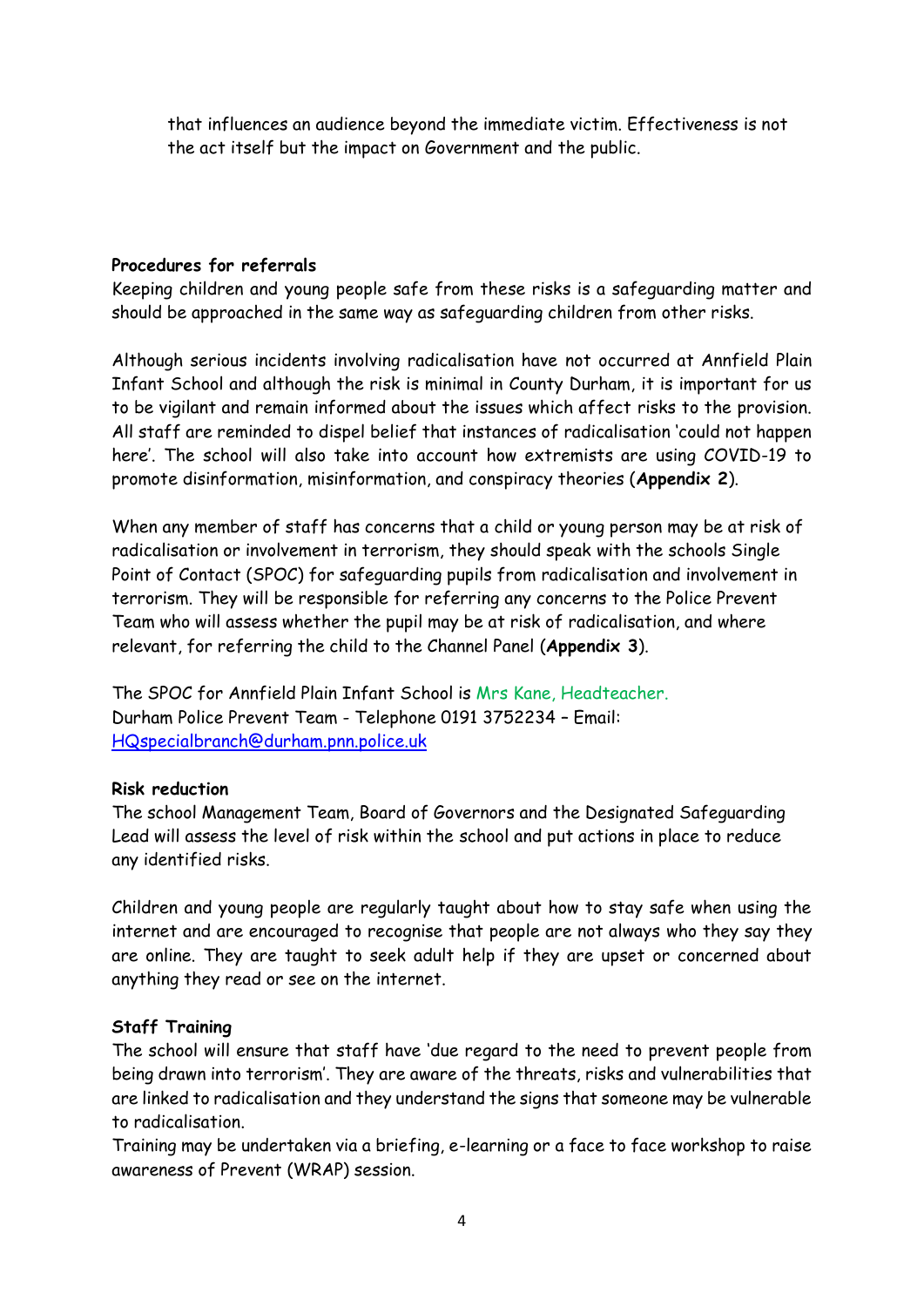### **Policy Review**

This policy statement will be reviewed annually as part of the overall Child Protection and Safeguarding policy review.

#### **Appendix 1**

### **Indicators of Vulnerability to Radicalisation**

- 1. Radicalisation refers to the process by which a person comes to support terrorism and forms of extremism leading to terrorism.
- 2. Extremism is defined by the Government in the Prevent Strategy as: Vocal or active opposition to fundamental British values, including democracy, the rule of law, individual liberty and mutual respect and tolerance of different faiths and beliefs. We also include in our definition of extremism calls for the death of members of our armed forces, whether in this country or overseas.
- 3. Extremism is defined by the Crown Prosecution Service as: The demonstration of unacceptable behaviour by using any means or medium to express views which:
	- Encourage, justify or glorify terrorist violence in furtherance of particular beliefs;
	- Seek to provoke others to terrorist acts;
	- Encourage other serious criminal activity or seek to provoke others to serious criminal acts; or
	- Foster hatred which might lead to inter-community violence in the UK.
- 4. There is no such thing as a "typical extremist": those who become involved in extremist actions come from a range of backgrounds and experiences, and most individuals, even those who hold radical views, do not become involved in violent extremist activity.
- 5. Pupils may become susceptible to radicalisation through a range of social, personal and environmental factors - it is known that violent extremists exploit vulnerabilities in individuals to drive a wedge between them and their families and communities. It is vital that childcare provider staff are able to recognise those vulnerabilities.
- 6. Indicators of vulnerability include: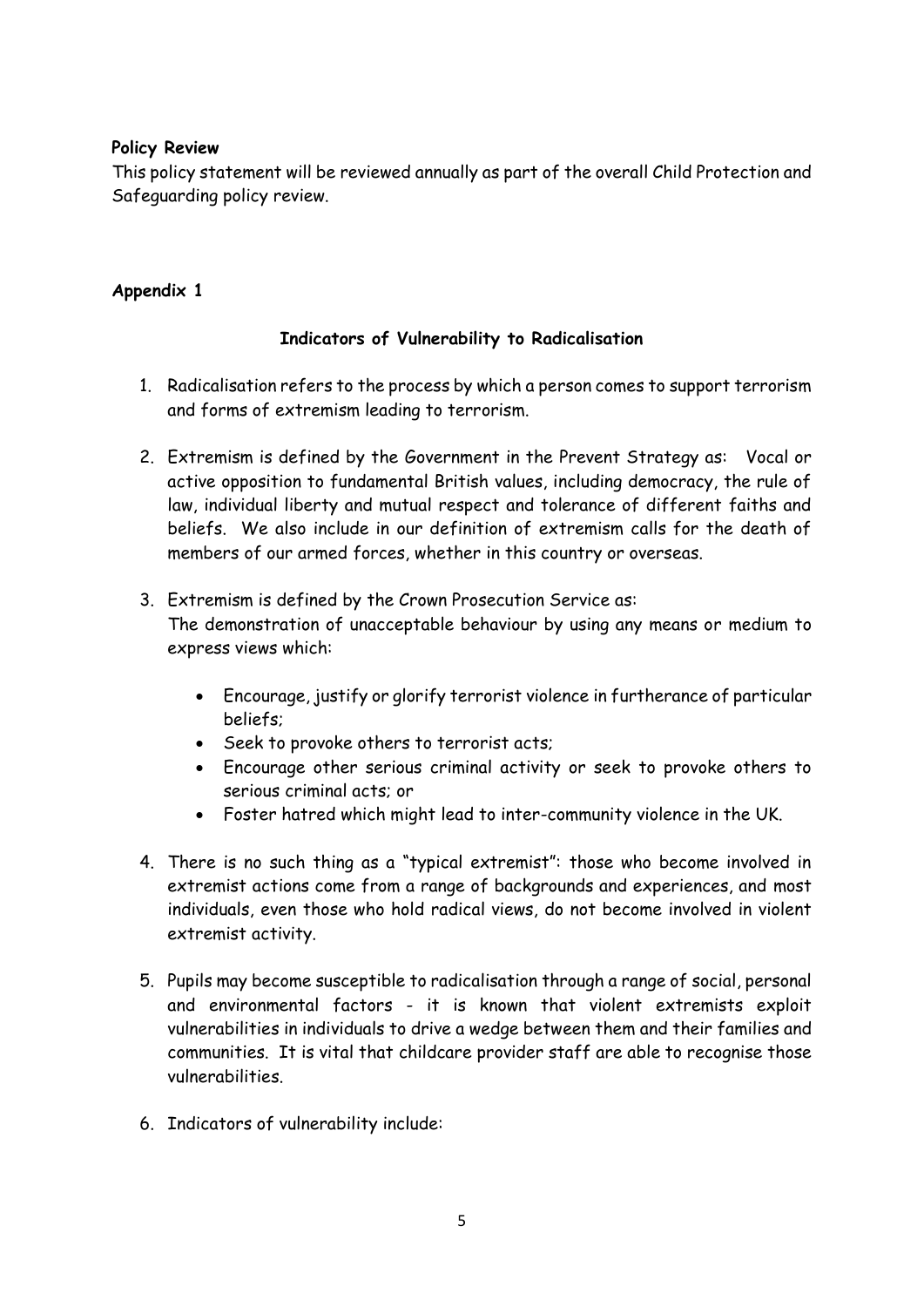**Identity Crisis** – the student / pupil is distanced from their cultural / religious heritage and experiences discomfort about their place in society;

**Personal Crisis** – the student / pupil may be experiencing family tensions; a sense of isolation; and low self-esteem; they may have dissociated from their existing friendship group and become involved with a new and different group of friends; they may be searching for answers to questions about identity, faith and belonging;

**Personal Circumstances** – migration; local community tensions; and events affecting the student / pupil's country or region of origin may contribute to a sense of grievance that is triggered by personal experience of racism or discrimination or aspects of Government policy;

**Unmet Aspirations** – the student / pupil may have perceptions of injustice; a feeling of failure; rejection of civic life;

**Experiences of Criminality** – including involvement with criminal groups, imprisonment, and poor resettlement / reintegration;

**Individual Needs** – students / pupils may experience difficulties with social interaction, empathy with others, understanding the consequences of their actions and awareness of the motivations of others.

However, this list is not exhaustive, nor does it mean that all young people experiencing the above are at risk of radicalisation for the purposes of violent extremism.

- 7. More critical risk factors could include:
	- Being in contact with extremist recruiters;
	- Accessing violent extremist websites, especially those with a social networking element;
	- Possessing or accessing violent extremist literature;
	- Using extremist narratives and a global ideology to explain personal disadvantage;
	- Justifying the use of violence to solve societal issues;
	- Joining or seeking to join extremist organisations;
	- Significant changes to appearance and / or behaviour; and
	- Experiencing a high level of social isolation resulting in issues of identity crisis and / or personal crisis.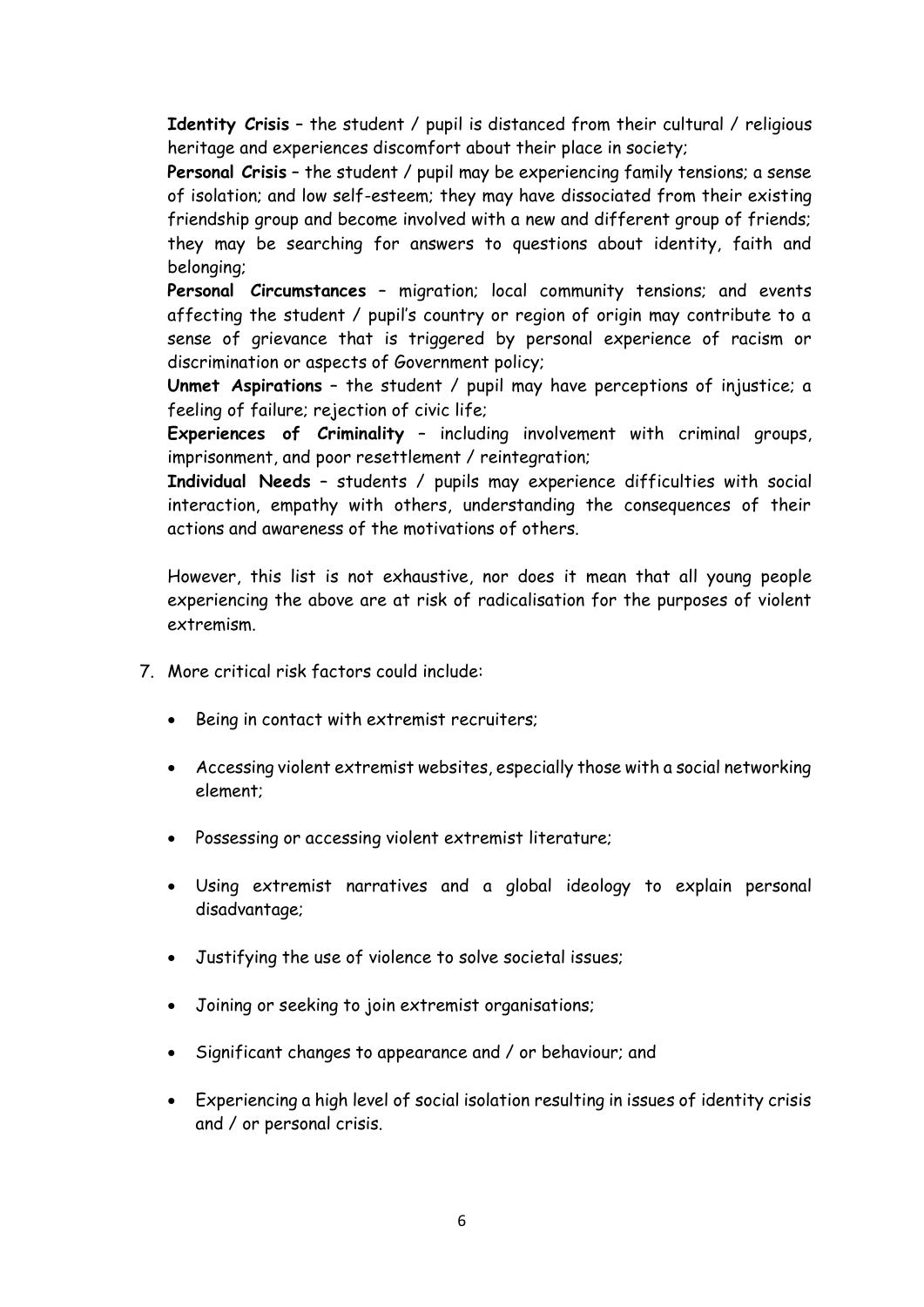## **Appendix 2**

## **Radicalisation Risks Related to the Impact of COVID-19**

- 1. During the pandemic, local authorities have seen a significant decline in Prevent referrals, raising concerns about the welfare of vulnerable children and young people. Children and young people may have been exposed to disinformation, misinformation and conspiracy theories, sometimes called 'fake news', due to extremists exploiting COVID-19 to spread hateful narratives and increase division.
- 2. Defining disinformation, misinformation and conspiracy theories:
	- **'Disinformation'** fake or misleading stories created and shared deliberately, often by a writer who may have a financial or political motive.
	- **'Misinformation'**  this also refers to fake or misleading stories, but in this case the stories may not have been deliberately created or shared with the intention to mislead.
	- **'Conspiracy theories'**  conspiracy theories offer a simplifying model for all that cannot be explained or easily understood. They typically involve an 'alternative' explanation for an event or situation to those provided by governments and official international bodies, sometimes suggesting a group, individual or organisation is responsible or is hiding information from the public.
- 3. Specific radicalisation risks related to the impact of COVID-19:
	- **Exposure to misleading and hateful content** young people may have been exposed to fake stories or conspiracy theories about COVID-19, which apportion blame to minority groups.
	- **Engagement with extremist individuals**  young people may have become exposed to or engaged with extremist organisations or individuals, especially online.
	- **Increased vulnerability to radicalisation**  COVID-19 may have increased vulnerability to radicalisation as children and young people may feel isolated, anxious, frustrated and angry. This could increase the resonance of intolerant messaging and the appeal of extremist groups or individuals offering explanations for the crisis.